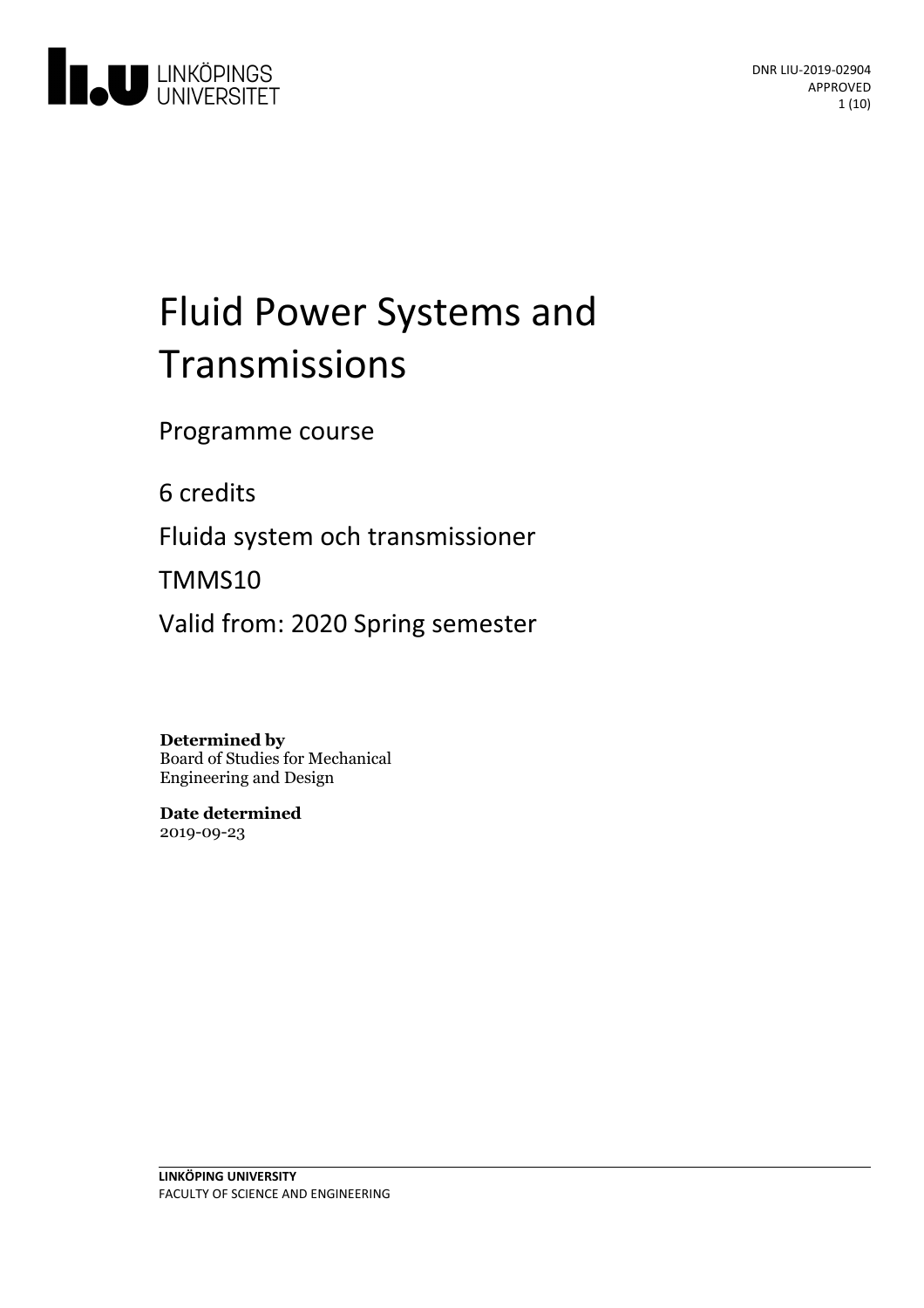## Main field of study

Mechanical Engineering

Course level

Second cycle

### Advancement level

A1X

### Course offered for

- Master's Programme in Mechanical Engineering
- Mechanical Engineering, M Sc in Engineering

### Entry requirements

Note: Admission requirements for non-programme students usually also include admission requirements for the programme and threshold requirements for progression within the programme, or corresponding.

### Prerequisites

Fluid Power Systems, Automatic Control

Intended learning outcomes<br>The course is intended to give a broad knowledge in hydraulic system design. Especially, hydro-mechanical transmissions and hydraulic valve controlled systems are treated. After the course, the student should:

- Be able to model and implement dynamic analyses of hydraulic systems. Be able to apply calculation basis for component selection and system
- 
- Be able to analyse and discuss the fluid power systems for performance,<br>
 Be able to analyse and discuss the fluid power systems for performance,<br>
 Implement laboratory experiments and present the results in writing.<br>
- 
- 
- 
- in the field of fluid power.<br>
 Be able to perform measurements on fluid power systems.<br>
 Be able to take account of environmental aspects and ergonomically<br>
appropriate solutions.
- $\bullet$  Be able to incorporate and account for research literature in relevant journals.

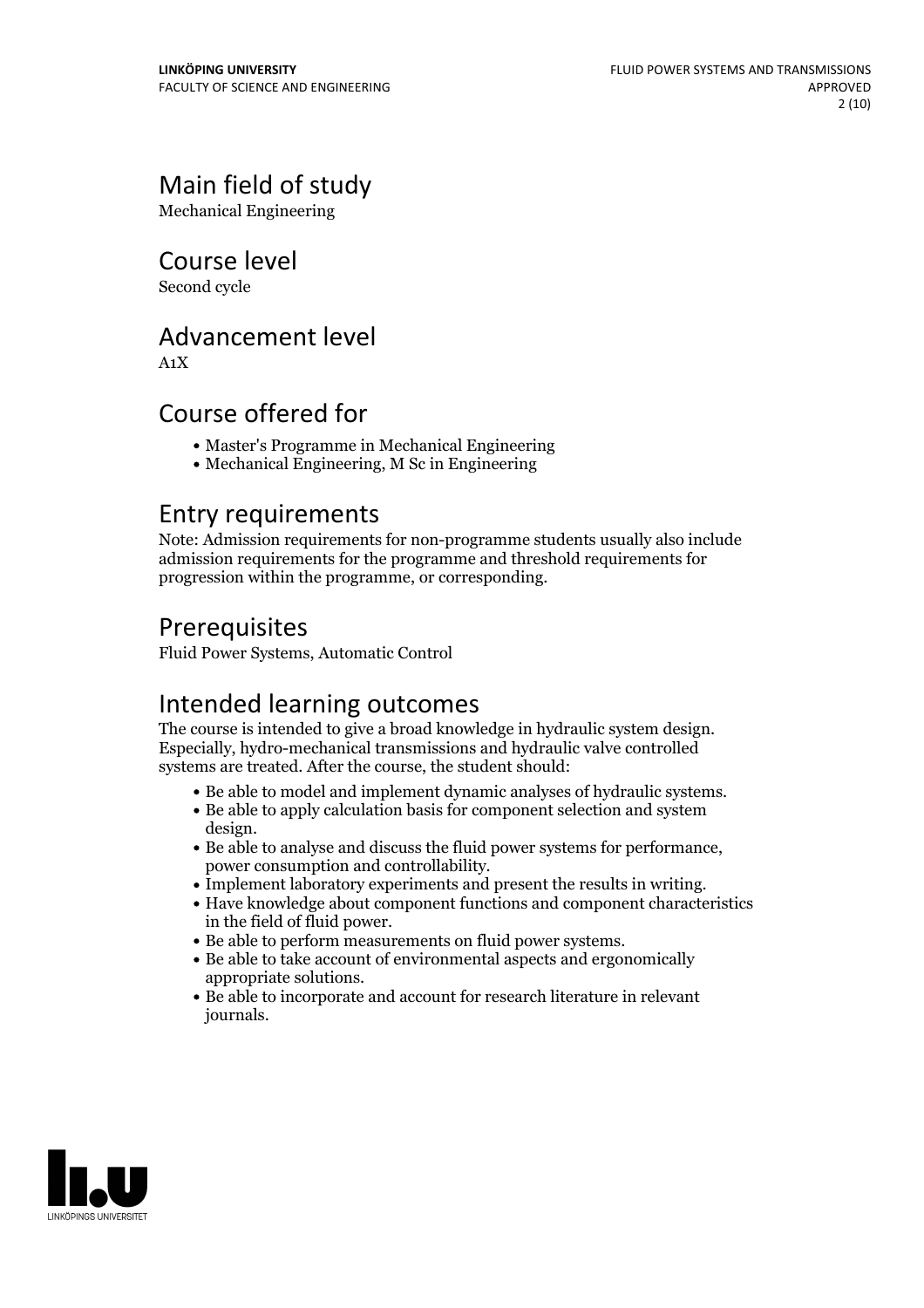### Course content

- Hydraulic machines: Design of different types of pumps and motors. Analyses of losses and efficiency models. Control actuators for variable
- $\bullet$  Transmission systems: Mobile and industrial applications. Completely hydraulic and hydro mechanical divided types of transmissions - principles of automatic control and dynamic characteristics. Servo systems for control
- Valve controlled systems: Steady state and dynamic properties of pressure and flow control valves. Mobile and industrial applications. Open and closed systems. Load sensing hydraulic systems.

### Teaching and working methods

The teaching consists of lectures, lessons and laboratory exercises

### Examination

| TEN2 | Written examination | 3.5 credits | U, 3, 4, 5 |
|------|---------------------|-------------|------------|
| LAB2 | Laboratory work     | 1 credits   | U.G        |
| UPG1 | Assignments         | 1.5 credits | U.G        |

### Grades

Four-grade scale, LiU, U, 3, 4, 5

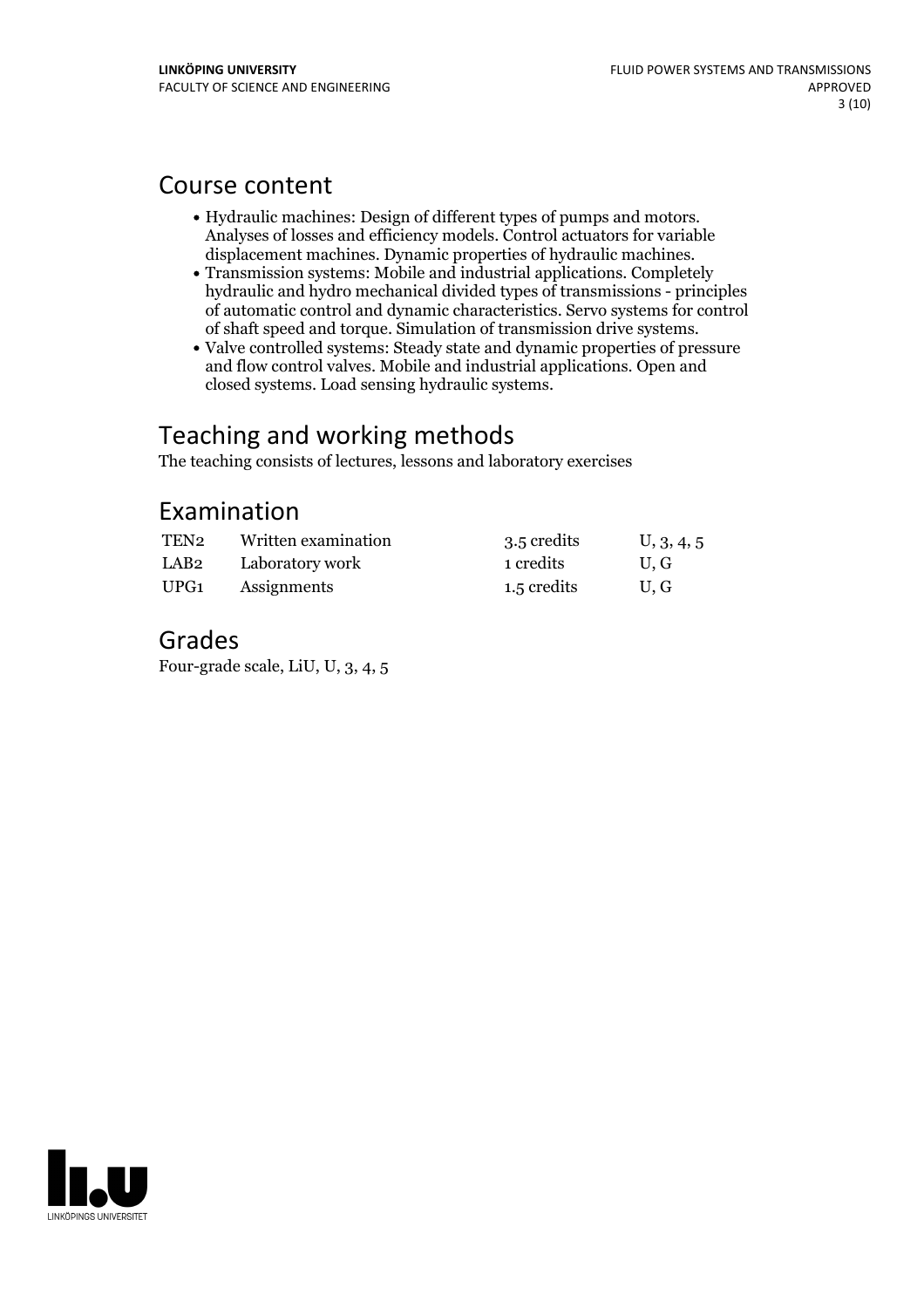### Other information

#### **Supplementarycourses**

TMMS13 - Electro Hydraulic Systems TMPM06 - Project Course Advanced - Mechatronics

#### **About teaching and examination language**

The teaching language is presented in the Overview tab for each course. The examination language relates to the teaching language as follows:

- If teaching language is Swedish, the course as a whole or in large parts, is taught in Swedish. Please note that although teaching language is Swedish, parts of the course could be given in English. Examination language is
- $\bullet$  If teaching language is Swedish/English, the course as a whole will be taught in English if students without prior knowledge of the Swedish language participate. Examination language is Swedish or English
- $\bullet$  If teaching language is English, the course as a whole is taught in English. Examination language is English.

#### **Other**

The course is conducted in a manner where both men's and women's

The planning and implementation of a course should correspond to the course syllabus. The course evaluation should therefore be conducted with the course syllabus as a starting point.

### Department

Institutionen för ekonomisk och industriell utveckling

### Director of Studies or equivalent

Mikael Axin

### Examiner

Liselott Ericson

### Education components

Preliminary scheduled hours: 51 h Recommended self-study hours: 109 h

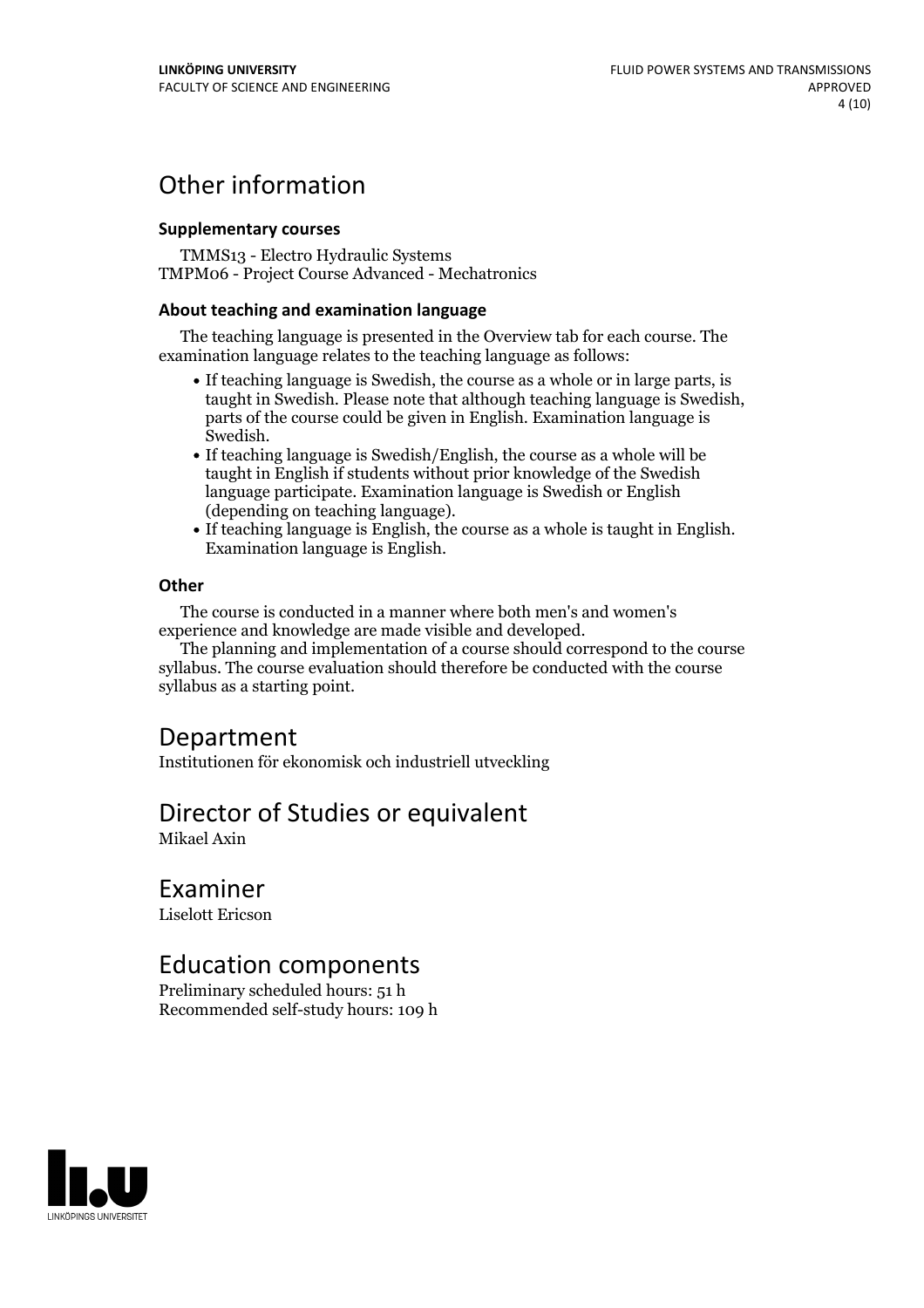### Course literature

#### **Compendia**

Formula Book: Hydraulic and Pneumatics LiTH, 2016

#### **Other**

Miscellaneous literature and laboration memos available on the course homepage.

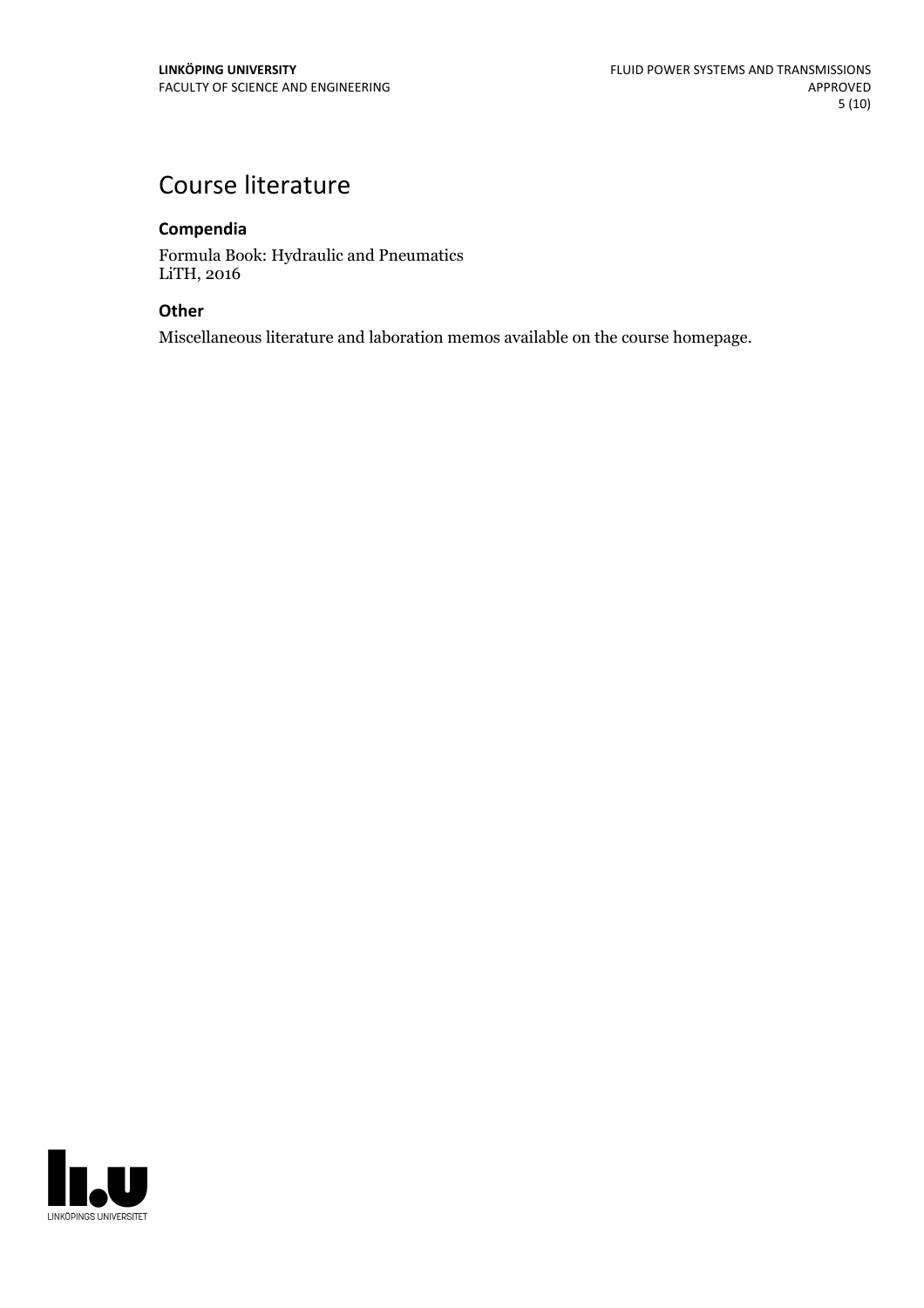### **Common rules**

#### **Course syllabus**

A syllabus must be established for each course. The syllabus specifies the aim and contents of the course, and the prior knowledge that a student must have in order to be able to benefit from the course.

#### **Timetabling**

Courses are timetabled after a decision has been made for this course concerning its assignment to a timetable module.

#### **Interrupting a course**

The vice-chancellor's decision concerning regulations for registration, deregistration and reporting results (Dnr LiU-2015-01241) states that interruptions in study are to be recorded in Ladok. Thus, all students who do not participate in a course for which they have registered must record the interruption, such that the registration on the course can be removed. Deregistration from <sup>a</sup> course is carried outusing <sup>a</sup> web-based form: https://www.lith.liu.se/for-studenter/kurskomplettering?l=en.

#### **Cancelled courses**

Courses with few participants (fewer than 10) may be cancelled or organised in a manner that differs from that stated in the course syllabus. The Dean is to deliberate and decide whether a course is to be cancelled or changed from the course syllabus.

#### **Guidelines relatingto examinations and examiners**

For details, see Guidelines for education and examination for first-cycle and second-cycle education at Linköping University, http://styrdokument.liu.se/Regelsamling/VisaBeslut/917592.

An examiner must be employed as a teacher at LiU according to the LiU Regulations for Appointments

(https://styrdokument.liu.se/Regelsamling/VisaBeslut/622784). For courses in second-cycle, the following teachers can be appointed as examiner: Professor (including Adjunct and Visiting Professor), Associate Professor (including Adjunct), Senior Lecturer (including Adjunct and Visiting Senior Lecturer), Research Fellow, or Postdoc. For courses in first-cycle, Assistant Lecturer (including Adjunct and Visiting Assistant Lecturer) can also be appointed as examiner in addition to those listed for second-cycle courses. In exceptional cases, a Part-time Lecturer can also be appointed as an examiner at both first- and second cycle, see Delegation of authority for the Board of Faculty of Science and Engineering.

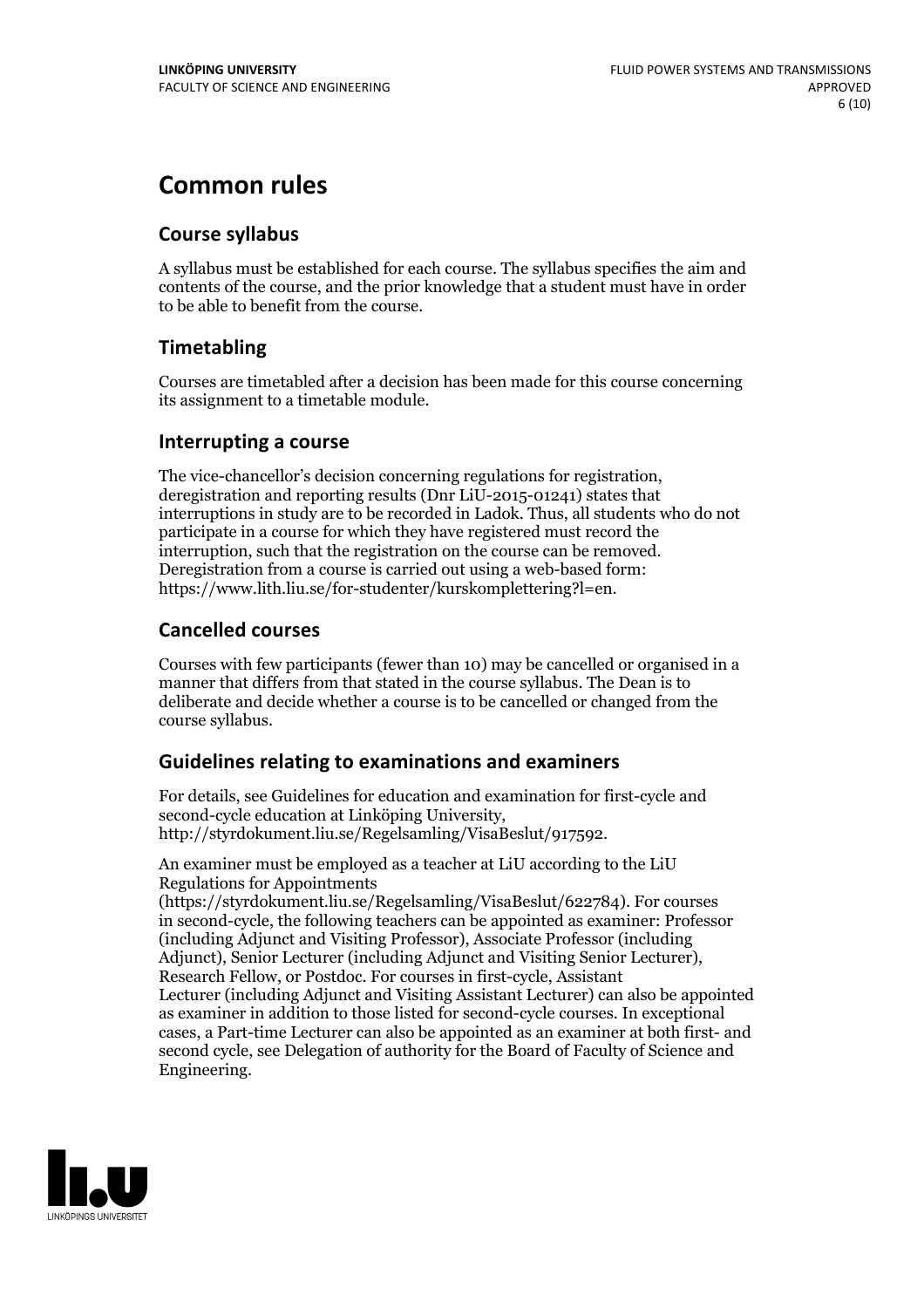#### **Forms of examination**

#### **Examination**

Written and oral examinations are held at least three times a year: once immediately after the end of the course, once in August, and once (usually) in one of the re-examination periods. Examinations held at other times are to follow a decision of the board of studies.

Principles for examination scheduling for courses that follow the study periods:

- courses given in VT1 are examined for the first time in March, with re-examination in June and August
- courses given in VT2 are examined for the first time in May, with re-examination in August and October
- courses given in HT1 are examined for the first time in October, with re-examination in January and August
- courses given in HT2 are examined for the first time in January, with re-examination in March and in August.

The examination schedule is based on the structure of timetable modules, but there may be deviations from this, mainly in the case of courses that are studied and examined for several programmes and in lower grades (i.e. 1 and 2).

Examinations for courses that the board of studies has decided are to be held in alternate years are held three times during the school year in which the course is given according to the principles stated above.

Examinations for courses that are cancelled orrescheduled such that they are not given in one or several years are held three times during the year that immediately follows the course, with examination scheduling that corresponds to the scheduling that was in force before the course was cancelled or rescheduled.

When a course is given for the last time, the regular examination and two re-<br>examinations will be offered. Thereafter, examinations are phased out by offering three examinations during the following academic year at the same times as the examinations in any substitute course. If there is no substitute course, three examinations will be offered during re-examination periods during the following academic year. Other examination times are decided by the board of studies. In all cases above, the examination is also offered one more time during the academic year after the following, unless the board of studies decides otherwise.

If a course is given during several periods of the year (for programmes, or on different occasions for different programmes) the board or boards of studies determine together the scheduling and frequency of re-examination occasions.

#### **Registration for examination**

In order to take an examination, a student must register in advance at the Student Portal during the registration period, which opens 30 days before the date of the examination and closes 10 days before it. Candidates are informed of the location of the examination by email, four days in advance. Students who have not

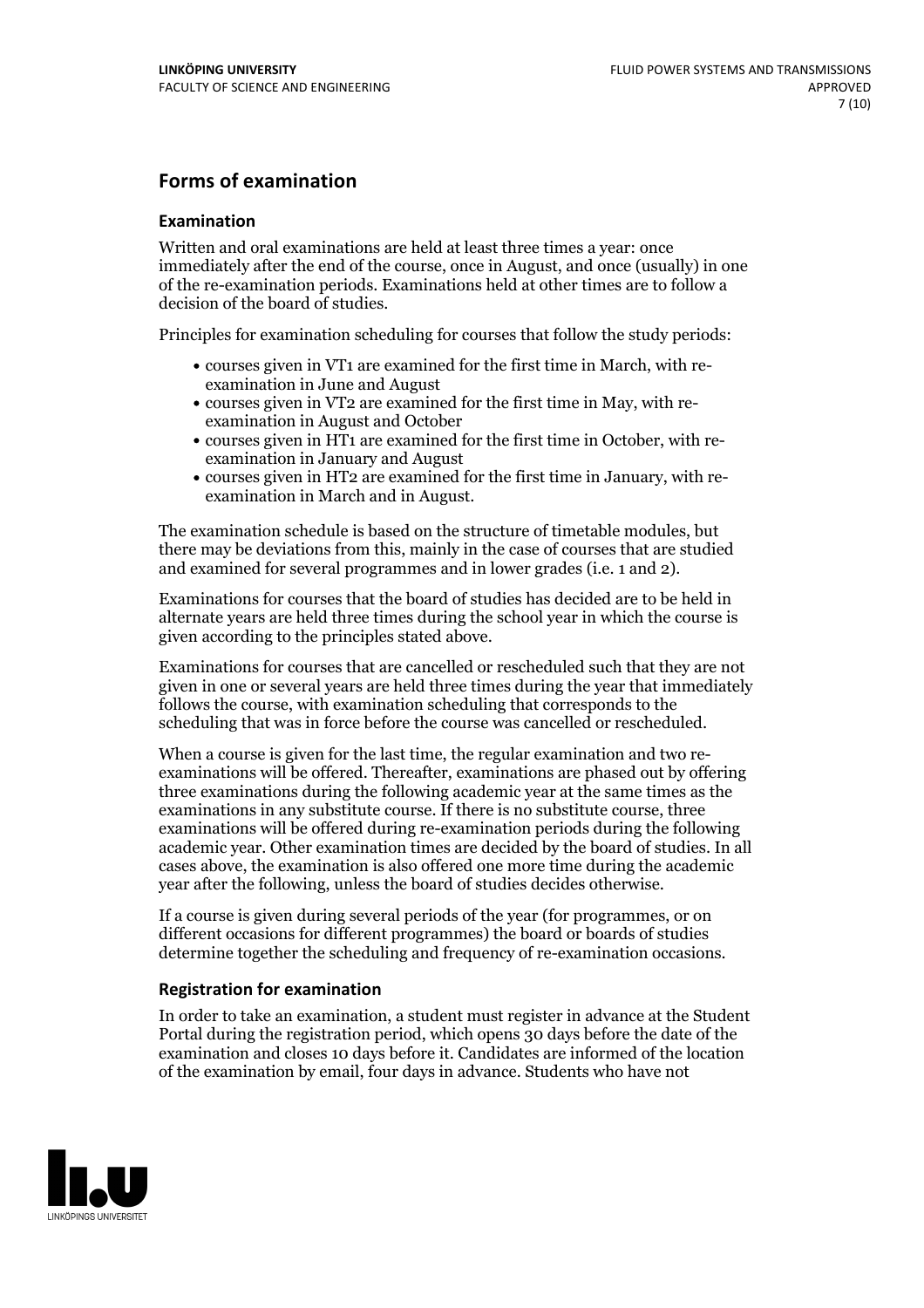registered for an examination run the risk of being refused admittance to the examination, if space is not available.

Symbols used in the examination registration system:

\*\* denotes that the examination is being given for the penultimate time.

\* denotes that the examination is being given for the last time.

#### **Code of conduct for students during examinations**

Details are given in a decision in the university's rule book: http://styrdokument.liu.se/Regelsamling/VisaBeslut/622682.

#### **Retakes for higher grade**

Students at the Institute of Technology at LiU have the right to retake written examinations and computer-based examinations in an attempt to achieve a higher grade. This is valid for all examination components with code "TEN" and "DAT". The same right may not be exercised for other examination components, unless otherwise specified in the course syllabus.

A retake is not possible on courses that are included in an issued degree diploma.

#### **Retakes of other forms of examination**

Regulations concerning retakes of other forms of examination than written examinations and computer-based examinations are given in the LiU guidelines

http://styrdokument.liu.se/Regelsamling/VisaBeslut/917592.

#### **Plagiarism**

For examinations that involve the writing of reports, in cases in which it can be assumed that the student has had access to other sources (such as during project work, writing essays, etc.), the material submitted must be prepared in accordance with principles for acceptable practice when referring to sources (references or quotations for which the source is specified) when the text, images, ideas, data,  $\vec{e}$  etc. of other people are used. It is also to be made clear whether the author has reused his or her own text, images, ideas, data, etc. from previous examinations, such as degree projects, project reports, etc. (this is sometimes known as "self- plagiarism").

A failure to specify such sources may be regarded as attempted deception during examination.

#### **Attempts to cheat**

In the event of <sup>a</sup> suspected attempt by <sup>a</sup> student to cheat during an examination, or when study performance is to be assessed as specified in Chapter <sup>10</sup> of the Higher Education Ordinance, the examiner is to report this to the disciplinary board of the university. Possible consequences for the student are suspension from study and a formal warning. More information is available at https://www.student.liu.se/studenttjanster/lagar-regler-rattigheter?l=en.

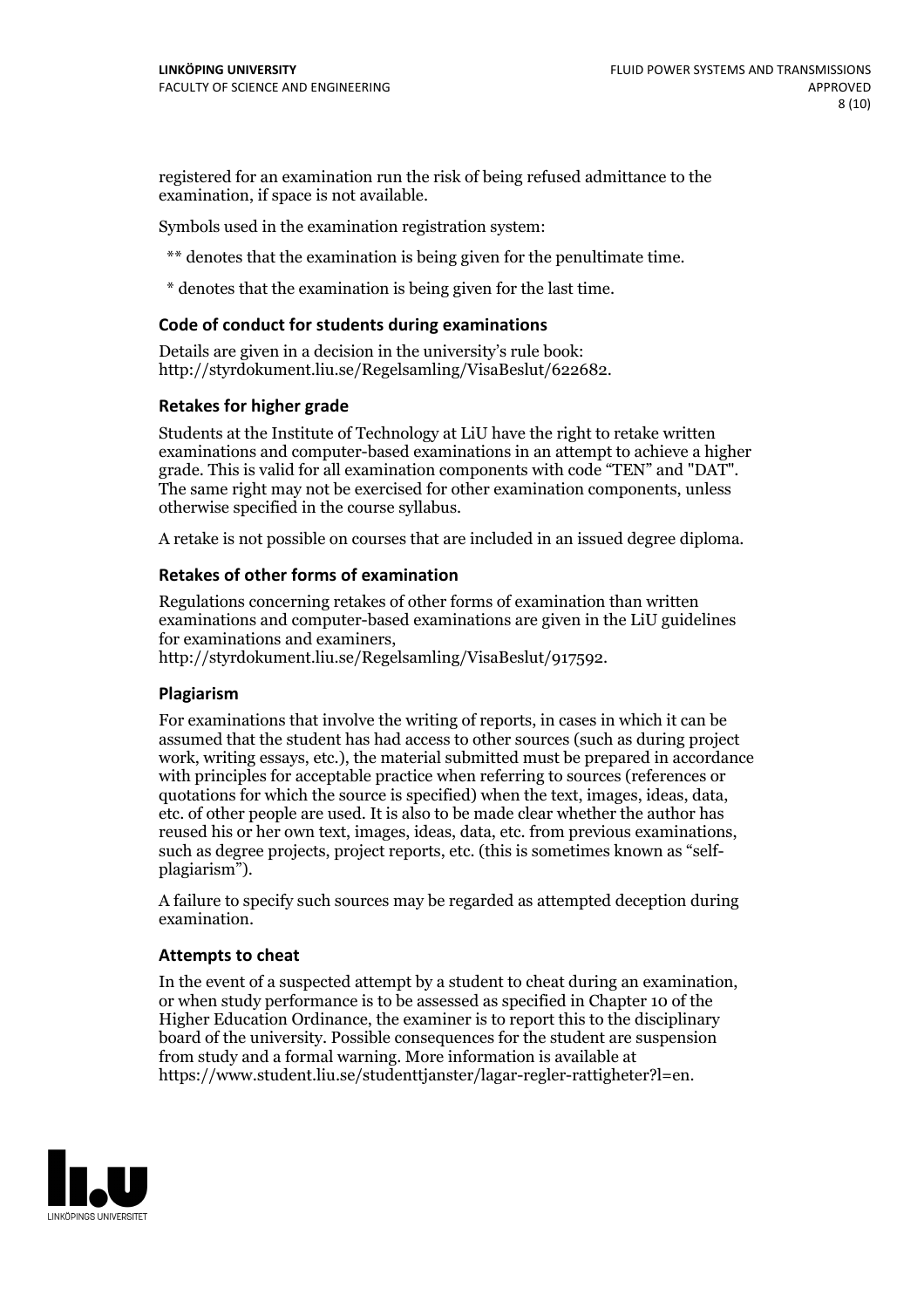#### **Grades**

The grades that are preferably to be used are Fail (U), Pass (3), Pass not without distinction  $(4)$  and Pass with distinction  $(5)$ .

- 1. Grades U, 3, 4, 5 are to be awarded for courses that have written
- examinations. 2. Grades Fail (U) and Pass (G) may be awarded for courses with <sup>a</sup> large degree of practical components such as laboratory work, project work and group work. 3. Grades Fail (U) and Pass (G) are to be used for degree projects and other
- independent work.

#### **Examination components**

- 
- 1. Grades U, 3, 4, <sup>5</sup> are to be awarded for written examinations (TEN). 2. Examination components for which the grades Fail (U) and Pass (G) may be awarded are laboratory work (LAB), project work (PRA), preparatory written examination (KTR), oral examination (MUN), computer-based
- examination (DAT), home assignment (HEM), and assignment (UPG). 3. Students receive grades either Fail (U) or Pass (G) for other examination components in which the examination criteria are satisfied principally through active attendance such as other examination (ANN), tutorial group
- (BAS) or examination item (MOM). 4. Grades Fail (U) and Pass (G) are to be used for the examination components Opposition (OPPO) and Attendance at thesis presentation (AUSK) (i.e. part of the degree project).

For mandatory components, the following applies: If special circumstances prevail, and if it is possible with consideration of the nature of the compulsory component, the examiner may decide to replace the compulsory component with another equivalent component. (In accordance with the LiU Guidelines for education and examination for first-cycle and second-cycle education at Linköping University, http://styrdokument.liu.se/Regelsamling/VisaBeslut/917592).

For written examinations, the following applies: If the LiU coordinator for students with disabilities has granted a student the right to an adapted examination for a written examination in an examination hall, the student has the right to it. If the coordinator has instead recommended for the student an adapted examination or alternative form of examination, the examiner may grant this if the examiner assesses that it is possible, based on consideration of the course objectives. (In accordance with the LiU Guidelines for education and examination for first-cycle and second-cycle education at Linköping University, http://styrdokument.liu.se/Regelsamling/VisaBeslut/917592).

The examination results for a student are reported at the relevant department.

### **Regulations (applyto LiU in its entirety)**

The university is a government agency whose operations are regulated by